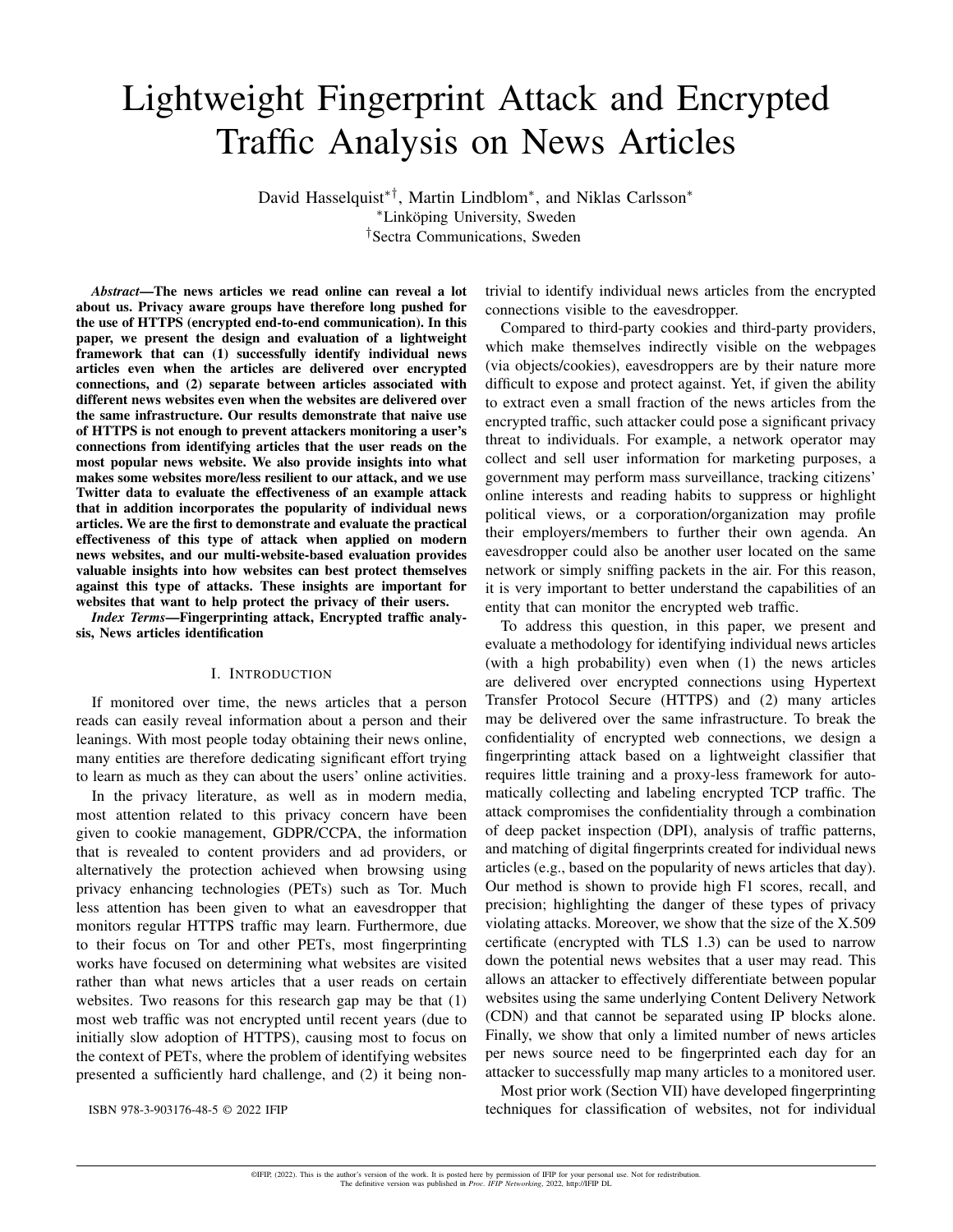news articles, and most these works focus only on identifying a user visiting landing pages. Furthermore, many of these techniques have become increasingly complex, requiring significant training (e.g., of a GAN [1]). In contrast, we take on the more ambitious target of identifying individual news articles (i.e., internal web pages) within the most popular news website visited by a user, and we achieve this using a very lightweight classifier. Furthermore, most prior fingerprinting works only apply within a closed-world setting [2]. In contrast, we base our evaluation on a real-world scenario and provide tangible insights into the vulnerability of the most popular news websites. To drive our real-world scenario, we use links extracted from Twitter, allowing us to incorporate the relative popularity of both news websites and individual articles into our evaluation and discussion of a possible attack.

Outline: Section II describes how we extract the features used for website and article identification. Section III describes the design of our identification framework. The next two sections evaluate the approach for the 10 most popular news websites observed in our Twitter dataset (Section IV) and provide insights into why the basic attack is more/less successful on certain websites (Section V). Section VI then presents and evaluates an example attack that leverages the popularity skew of the articles read each day. Finally, we describe related work (Section VII) and present our conclusions (Section VIII).

#### II. FEATURE EXTRACTION

Feature extraction from encrypted connection data of website visits is non-trivial. One reason for this is that all websites are implemented differently, loading a website typically involves downloading a large number of files from many different domains, and the files downloaded (e.g., ads) are often personalized for each user. As part of our work, we have identified and use two simple fingerprinting features extracted from the encrypted traffic: the X.509 certificate size and the size of the main document associated with the article. To calculate these features, we first extract the Transport Layer Security (TLS) chunks from each connection.

# *A. TLS chunk extraction*

TLS is used to secure modern HTTPS connections [3]. Identification and authentication are established using certificates issued to web servers by a Certificate Authority (CA). The certificates help clients verify the identity of a web server. Confidentiality and integrity are established using encryption and a message integrity check with a keyed Message Authentication Code (MAC). As the connections use TLS encryption, the contents are kept secret even if intercepted in transit. In this paper, we assume that these encryption methods are secure and instead base our features on the encrypted sizes.

We define TLS chunks as the collection of TLS record sizes of the application data sent from the server to the client. To extract TLS chunks, we concatenate TCP payload bytes sent from the server to the client into one byte-stream. Then, we extract the TLS version by searching for the byte sequence [0x16, 0x03, m], where  $m \in \{0x00, 0x01, 0x02, 0x03\}$ . The

TABLE I CERTIFICATE PARAMETERS FOR THE MOST LINKED NEWS DOMAINS (IN ORDER) ON TWITTER AT THE TIME OF THE EXAMPLE STUDY.

| Domain          | Certificate size               | Certificate index  |  |  |
|-----------------|--------------------------------|--------------------|--|--|
| New York Times  | $C_s \in \{5176\}$             | $C_i \in \{1,2\}$  |  |  |
| Yahoo           | $C_s \in \{5253, 4774\}$       | $C_i \in \{2, 4\}$ |  |  |
| Fox News        | $C_s \in \{2933, 2934, 2935\}$ | $C_i \in \{2, 4\}$ |  |  |
| <b>MSN</b>      | $C_s \in \{5558, 5562\}$       | $C_i \in \{0\}$    |  |  |
| <b>BBC</b>      | $C_s \in \{5390, 5310\}$       | $C_i \in \{2, 4\}$ |  |  |
| <b>NBC</b> News | $C_s \in \{2772\}$             | $C_i \in \{1,3\}$  |  |  |
| Forbes          | $C_s \in \{2715, 2720\}$       | $C_i \in \{1\}$    |  |  |
| <b>Buzzfeed</b> | $C_s \in \{3028\}$             | $C_i \in \{1, 4\}$ |  |  |
| Reuters         | $C_s \in \{6280\}$             | $C_i \in \{2, 4\}$ |  |  |
| New York Post   | $C_s \in \{4563\}$             | $C_i \in \{2, 4\}$ |  |  |

first byte  $0x16$  indicates the start of a TLS record of type "Handshake", and the following two bytes indicate the major and minor TLS version, respectively.

After acquiring the TLS version, we begin the extraction of TLS chunks. By searching for the byte sequence  $[0x17, 0x03,$  $m_a$ ] (where the byte  $0x17$  indicates a TLS record of type "Application", and  $m_a$  is the minor TLS version previously extracted), we can identify all TLS chunks of interest from the byte stream. The two bytes following these sequences contain the TLS record size. By extracting these sequences and TLS sizes, we can form TLS chunks from a TCP connection. For details of TLS bytes and handshake, we refer to the RFC [3]. Our technique works best if all chunks of a connection are captured. In the following, we assume an attacker with a good vantage point (e.g., at the edges of the network) that can observe all packets associated with a connection.

#### *B. TLS certificate size extraction*

Studying the encrypted packet streams when downloading a significant number of articles from each news website, including decrypted example connections, we find that (1) the TLS chunk delivering the certificate can be identified from the TLS chunk sequence and (2) the size and its corresponding chunk index can be used to identify which website is accessed. The certificate size is captured by the size of the largest early chunk, and both the chunk size and index are typically the same when connecting to a given website. Here, we use the certificate size  $C_s$  with chunk index  $C_i$  as a feature to limit the lookup scope of a TCP connection to a specific web domain.

Table I shows the observed certificate parameters for the 10 news websites for which we observed the most news article links on Twitter for the week 2021-02-01 to 2021-02-06, inclusive. (For the data collection, we extracted all tweets with a link and identified those that point to a news domain. Here we focus only on the top 10.) The indices refer to the TLS chunks sent from the server to the client. When identifying the domain of an encrypted connection, we search for a matching TLS chunk of size  $C_s$  at index  $C_i$ .

# *C. Document transfer size extraction*

To map an encrypted connection to an individual news article on the identified domain, we first extract the transfer size of the main document using a careful reconstruction process. Here, it is important to note that the main document is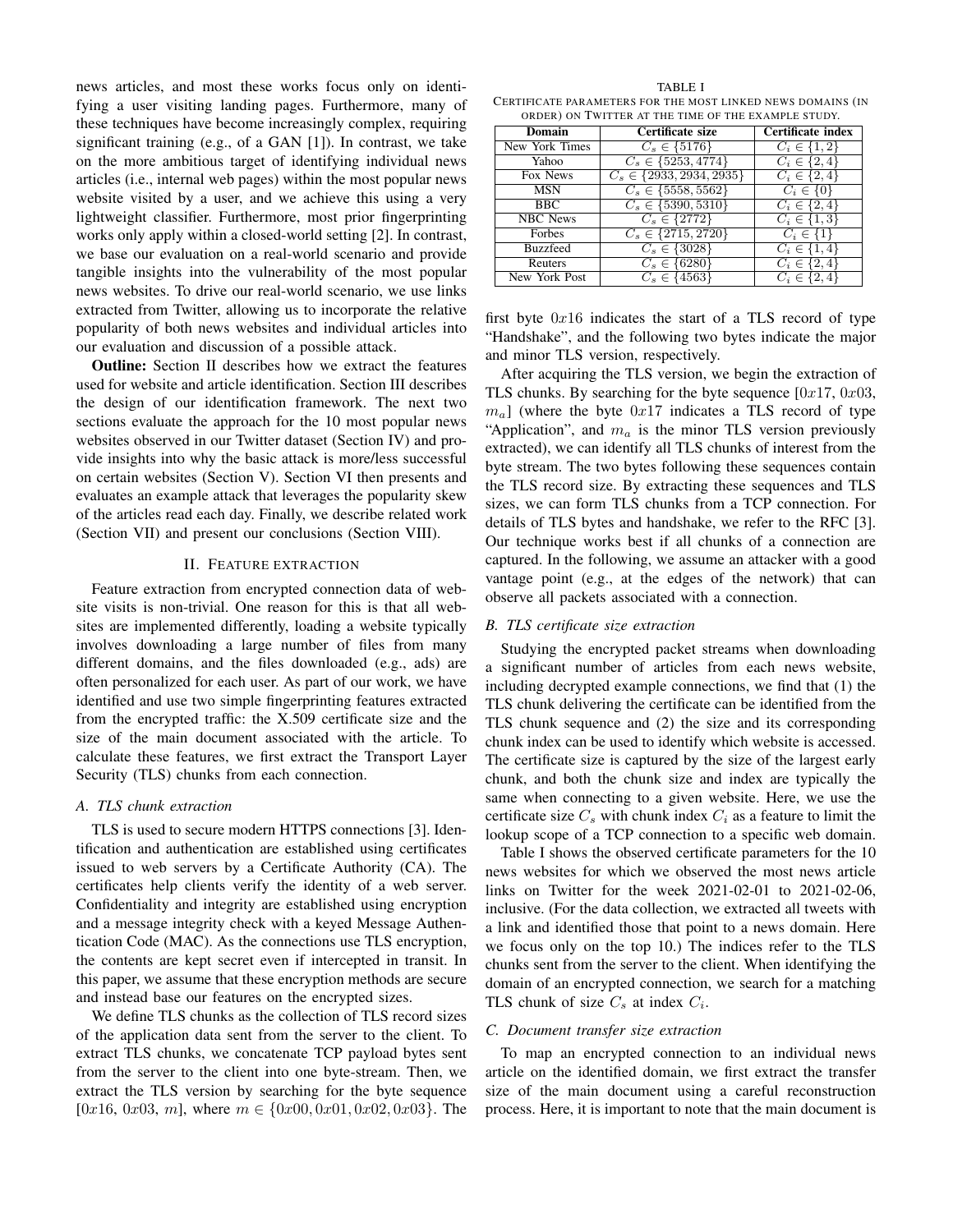almost always fragmented into and delivered as multiple TLS chunks of varying sizes. While these chunk-size sequences at first may appear somewhat random and the reconstruction process is different for each studied news domains (likely due to server-side implementation differences), we have identified predictable patterns that we leverage to reconstruct the transfer size of the main document (and other documents) delivered.

We have found that the file transfer sizes can be reconstructed for most websites using one of two main approaches: "sequence based" and "anchor based". We next describe these approaches and present good settings for each domain.

The sequence based reconstruction process uses unbroken sequences of TLS chunks of size  $D_i \in D$  bytes to form the document transfer size. For some domains, we also include a trailing TLS chunk after the sequence in the transfer size or added additional exceptions (e.g., to allow for a smaller number of chunks breaking the sequence but not the transfer of the file). The anchor based process is fundamentally different, and relies on two anchor TLS chunks to mark the start and the end. Here, one size  $T_s$  indicates the start and one size  $T_e$  indicates the end. We simply calculate the transfer size by summing the size of the TLS chunks in between the first two anchor chunks (i.e., first occurrence of  $T_s$  and  $T_e$ ). Depending on the domain, the size of  $T_s$  and  $T_e$  are also included in the transfer size. We next present the domainspecific reconstruction process and parameters that we found worked best for each domain.

New York Times: Sequence based with  $D \in \{1395, 1055,$ 202, 40}, including trailing TLS chunk. Occasionally, the sequence began with a chunk of size 1395 bytes and then a chunk not in D. In those cases, we filtered these two chunks.

**Yahoo:** Sequence based with  $D \in \{1395\}$ . Sequences were often broken repeatably by chunks of varying sizes. These are included if the breaking sequence length was less than four.

Fox News: Anchor based with  $T_s = T_e = 2900$ , including trailing TLS and anchor chunks. The anchors  $T_s$  and  $T_e$  mark the first and last occurrence of the chunk size, respectively.

**MSN:** Anchor based with  $T_s = T_e = 33$ . The anchors mark the first and second occurrence of the TLS chunk size, respectively. If  $T_s$  and  $T_e$  were received back-to-back, the anchors mark the second and third occurrences instead.

**BBC:** Sequence based with  $D \in \{1395\}$ , including trail.

**NBC News:** Anchor based with  $T_s \in \{72, 2907\}$  and  $T_e \in$  ${843, 844, 845, 846, 847, 848, 849, 744}.$  If  $T_s = 2907$ , it is included in the transfer size.

**Forbes:** Sequence based with  $D \in \{1395\}$ , including trailing TLS chunk. Occasionally, the sequence was broken by TLS chunks of sizes less than 100 bytes, which were filtered.

**Buzzfeed:** Sequence based with  $D \in \{1395, 1055\}$ .

**Reuters & New York Post:** Anchor based with  $T_s = 66$ and  $T_e = 26$ , or  $T_s = T_e = 26$  with anchors marking the first and second occurrence of the TLS chunk size.

# III. IDENTIFICATION FRAMEWORK

Our framework is split into two tracks: one for training and one for news article identification. The training track



Fig. 1. High-level overview of the system design.

is run before the identification track to provide a collection of fingerprints that the identification module of the second track uses to identify the most likely articles that a user may be reading. Figure 1 shows an overview of these tracks together with their modules. The data collection and extraction modules are used for both tracks. The main difference is in the third module of each track. For the first track, this module simply creates fingerprints, whereas for the second track, the fingerprint of an observed connection is compared against the example fingerprints previously created during the training phase. The implementation is written in C# targeting .NET Core 3.1 to allow for cross-platform functionality.

Data collection: The data collection module uses Selenium [4] to browse news websites and capture browsing information. We use SharpPcap [5] for packet capturing and reading/writing to PCAP files. For our experiments, we capture network data while browsing to a predetermined set of URLs, store the actual document transfer size with the server IP address, and create a traffic data object by bundling the browsing information with the PCAP data. Due to our bandwidth limitation (100/100 Mbps), we collect network data from five domains in parallel on five isolated browsers. Both the browser and DNS-cache are cleared between each data collection.

Data extraction: To find the connection transferring the main document, we extract TCP connections and TLS chunks from the PCAP data. Then, we filter the connections and extract those that (1) fall within a time window of when the initial request was made, (2) contain the server IP address, and (3) contain TLS chunks.

Fingerprint creation: From the extracted TCP connections and their TLS chunks, we compare the reconstructed document transfer size to the actual size, and create a fingerprint based on the best matching connection if the difference falls within a maximum allowed threshold. A fingerprint contains the URL, the certificate transfer size, and the document transfer size.

Creating collection of fingerprints: Due to small variations in the transfer size of an individual news article, we collect several fingerprints for each URL of interest. This collection of fingerprints is later used by the identification module to score and classify observed connections. Because of our lightweight design (e.g., only two factors need to be extracted per website visit), the training process requires little time. For example, creating 1, 500 fingerprints from 1.3 million connections takes less than 60 seconds on our 6-core Intel machine (i5-9600K CPU @ 3.70GHz), with 8 GB RAM, running Windows 10 Home. This means that we can quickly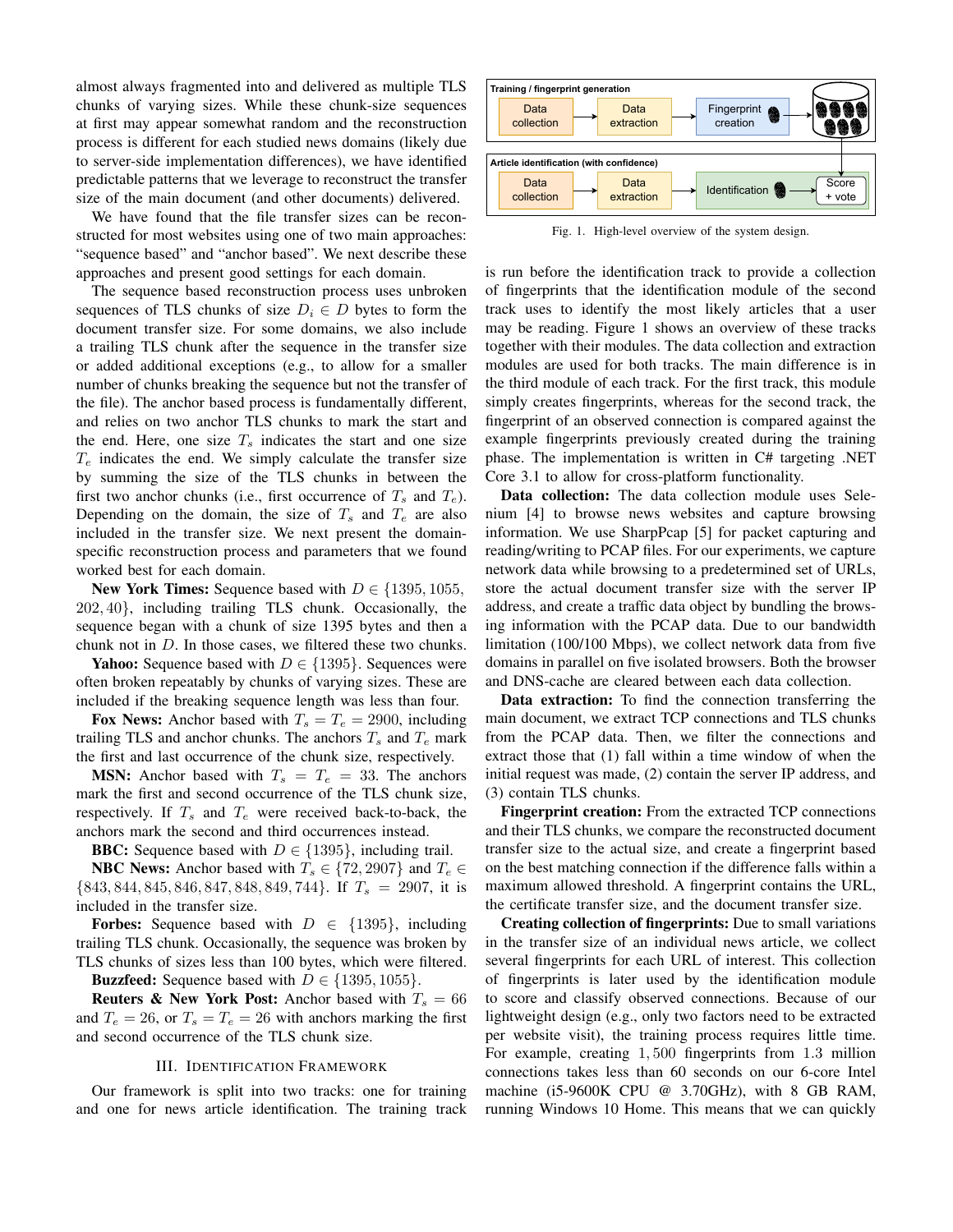generate new fingerprints and adapt to changes on the web.

Identification: The identification module first extracts the certificate transfer size and matches it against the domainspecific certificate parameters (TLS chunk size and index previously shown in Table I). This allows us to identify the browsed domain and reduce the lookup space. Second, the transfer size of the main document is extracted using our domain-specific reconstruction process.

Finally, we use a voting group system to identify the best matching fingerprint from a set of candidates and use a confidence threshold to decide if we consider the top candidate a good match. This is achieved through the following steps: (1) Each fingerprint (including several fingerprints for the same article) are scored based on the absolute size difference between their and the observed document transfer size. (2) We sort the candidate fingerprints based on their difference score (smallest to largest) and keep the top- $V_s$ , where  $V_s$  is the voting group size. (3) We calculate the average score  $A_i$ per URL of the  $n$  URLs with at least one fingerprint in the top- $V_s$ . (4) For the URL with the lowest average score, say  $A_i$ , we calculate a confidence value C as  $\prod_{i=2}^{n} \left(1 - \frac{A_1}{A_1 + A_i}\right)$ . (5) Our classification is performed only if the confidence  $C$  is above a confidence threshold  $C_t$ .

# IV. PERFORMANCE TESTING

We use single-factor experiments to evaluate the accuracy of our news article identification framework. Specifically, we study the impact of varying one system design parameter at a time, while the other parameters are set to their default values. For each experiment configuration, we run 15 experiments (each with a new set of random pages), and report the average F1 score, recall, and precision metrics. For completeness, we also report the loss rate, defined as the percentage of URLs where the data extraction and fingerprint creation failed. We next describe the factors varied and their default values.

Pages per domain: The number of pages randomly sampled from the data set.  $P_d \in \{1, 10, 25, 50, 75, 100\}$ , default 10.

Time window: The maximum time threshold for a TCP connection to start after an initial request (used in data extraction).  $T_w \in \{10, 100, 500, 1000, 100000\}$ , default 500ms.

Score deviation: The maximum document transfer size difference from the actual size to be considered valid (used in fingerprint creation).  $S_d \in \{0, 10, 50, 100\}$ , default 10%.

Voting group size: The number of top candidate fingerprints to consider in the voting group system (used in identification).  $V_s \in \{1, 10, 5, 20, 50, 100\}$ , default 10.

Confidence threshold: The minimum level of confidence to classify a connection as a match (used in identification).  $C_t \in \{0, 25, 50, 60, 70, 80, 90, 95, 100\}$ , default 50%.

Score threshold: The maximum matching score allowed to classify a connection as a match (used in identification).  $S_t \in \{100, 5000, 10000, 100000\}$ , default 5000.

# *A. Extraction Performance*

Let us first consider the impact of the three factors used during fingerprint extraction and creation: the number of

pages per domain, the time window, and the score deviation. Figure 2 summarizes these results as a 12-by-12 grid. Each row shows the results of a domain (or a collection of domains as in the case with *All* and *Top Performing*) and contains 12 columns grouped into three groups of four. Columns 1-4 show the performance results when varying *Pages per Domain*. Similarly, columns 5-8 and 9-12 show the results when varying the *Time Window* and *Score Deviation*, respectively. In each case, we show the F1 score, recall, precision, and loss rate as a function of the factor. Here, the solid blue and orange lines show the maximum and minimum values, respectively. The dashed blue line shows the mean value for the optimistic setting, and the dashed orange line for the conservative setting. With the optimistic settings, we only include the  $P_d \leq 100$ articles used for training in the evaluation, whereas for the conservative setting, we also included the  $100 - P_d$  articles not used for the training. As a reference point, we list the average score (over the optimistic and conservative means) achieved using our default configuration (value shown in each plot) and show its default value (vertical dashed line).

Finally, we use shaded regions to show the parameter region over which each metric is within  $\pm 0.2$  of the score achieved with the default configuration. In general, the wider this region is, the less sensitive the result are to the parameter value. To emphasize the differences, we color each region based on the size of this region (blue indicates  $100\%$  coverage, yellow  $0\%$ , and we use linear interpolation for values in between).

In general, we have found the attack to be highly successful for several domains (e.g., F1 scores higher than 0.8 for 7 out of 10 domains, and higher than 0.92 for 4 out of 10 domains), indicating that the method works well for identification of news articles on these popular websites. Furthermore, the results are not sensitive to the selection of the time window or score deviation thresholds (e.g., see large blue regions). With the success rate for several news websites being more sensitive to the number of articles per domain (smaller shaded regions), as discussed later in the paper, it is important to note that most reads each day are associated with a small subset of articles on each website. We next discuss the attack's performance (and each factor's impact) when applied on each domain.

BBC: Our attack performs well on BBC with an F1 score of 0.924, recall of 0.966, and precision of 0.901 at the default configuration. With an increase in the number of pages, the metrics drop to 0.726, 0.653, and 0.817, respectively. The stability is high for the F1 score and precision while being around 50% for the recall. The results show that our attack scales well on BBC with the number of internal pages. For different time windows, the best performance is achieved at or above the default value of 500ms, while the score deviation performs well at or above its default value of 10%.

Buzzfeed: The performance starts well on Buzzfeed but decrease rapidly with more pages. This is also seen by the small stability region for F1 and recall. In contrast, the precision is near 1.0 for all number of internal pages. The time window and score deviation factors have small impact on the performance if chosen at or above  $100ms$  and  $10\%$ .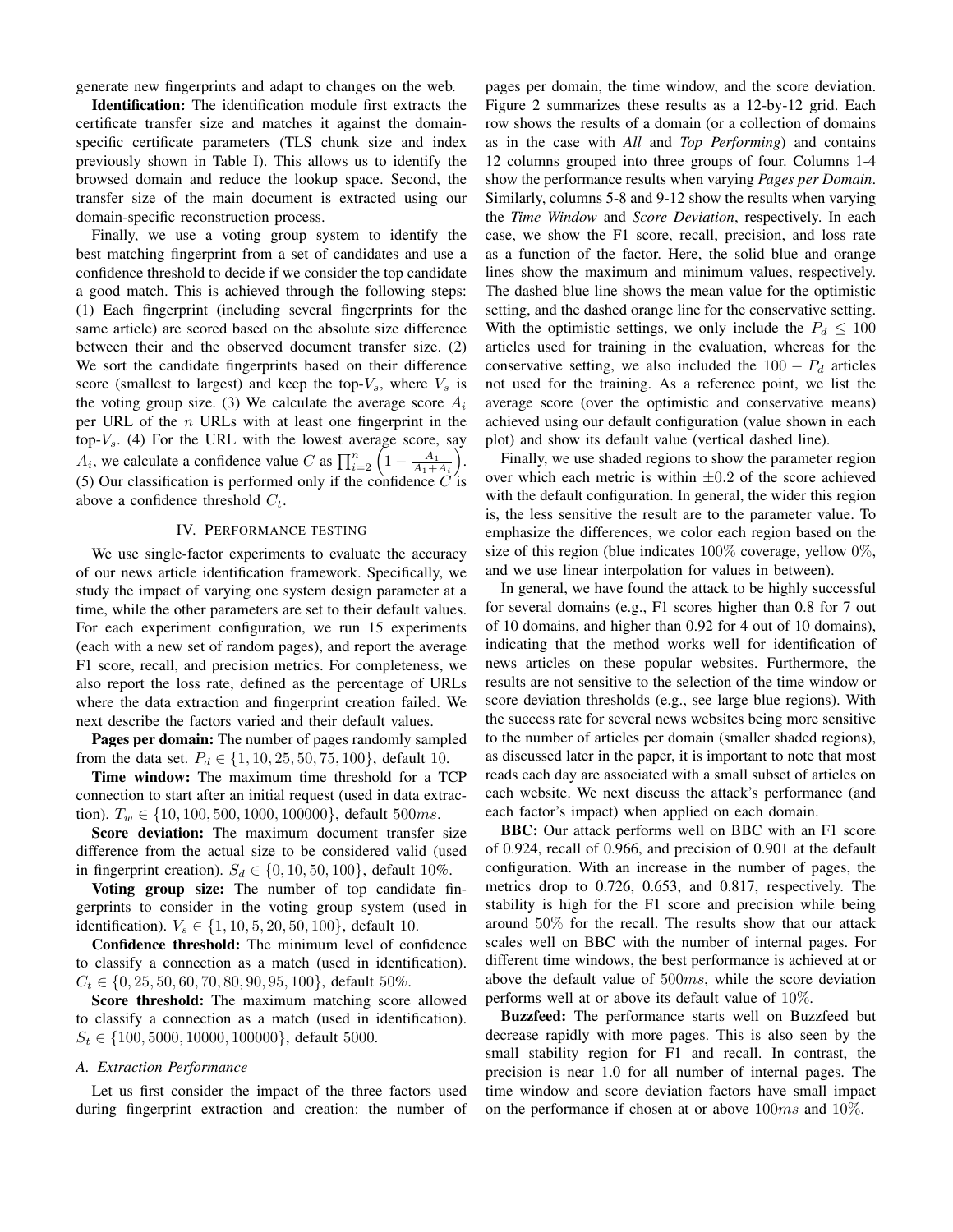

Fig. 2. Performance impact of three fingerprinting parameters (Pages per Domain, Time Window and Score Deviation) measured using four metrics (F1 score, Recall, Precision, Loss Rate) for each of the domains, as well as for all domains and the top performing domains collectively.

Forbes: The attack on Forbes performs well with high stability and mean values for F1 score, recall, and precision (mean values always above 0.8). We find the optimal value for the time window to be at or above  $100ms$ , and that the score deviation performs well at or above 10%.

Fox News: The performance of Fox News starts well but decreases with the number of internal pages, also shown by the smaller stability regions. The time window and score deviation have limited impact if chosen at or above  $100ms$  and  $10\%$ .

MSN: The performance on MSN decreases rapidly with the number of internal pages. The results are relatively insensitive around the default time window selection. The choice of score deviation has little-to-small impact if chosen at or above 10%.

NBC News: The performance of NBC News is similar but slightly better than that of Fox News.

New York Post: The performance on New York Post is poor, with low scores for all three metrics, and across the parameter region. The main reason for the poor performance is that New York Post does not have a clear chunk size pattern, making it difficult to extract TLS chunks and identify transfer sizes from the network trace. As we discuss later, this observation may be used as a fingerprinting prevention strategy to help protect against attacks similar to what we demonstrate here. As such, New York Post may serve as an example use case for how fingerprinting can be made more difficult.

New York Times: The performance on New York Times is similar to that of BBC and Forbes, with high scores for all number of pages and large stability regions. The choice of the time window has only a small impact if chosen at or above 100ms, while the choice of score deviation peaks near 10%.

Reuters: Reuters performs similar to NBC News.

Yahoo: Yahoo performs similar to the New York Post.

All: In general, the number of pages per domain has the largest impact on the F1, recall, and precision. We observe a performance drop as the number of internal pages increases. For example, when combining the results from all domains, the performance starts relatively high but decreases to near 0.5 for all three metrics. The impact of the time window and score deviation is small (e.g., big stability regions), especially if chosen to be at or above  $100ms$  and  $10\%$ . None of the factors have any significant impact on the loss rate. The small losses are instead due to malformed network traces.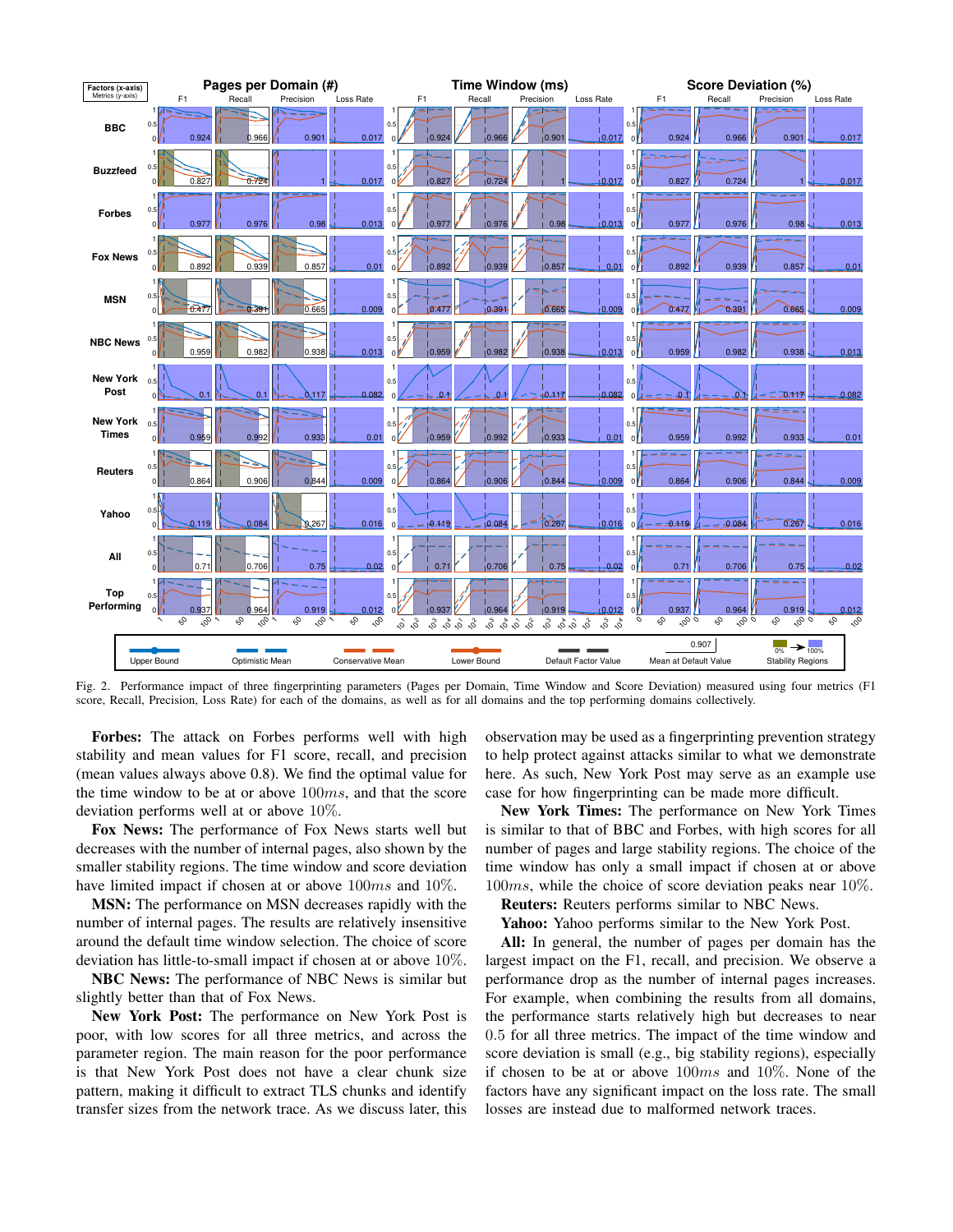

Fig. 3. Performance impact of three identification parameters (Voting Group Size, Confidence Threshold and Score Threshold) measured using four metrics (F1 score, Recall, Precision, Loss Rate) for each of the domains, as well as for all domains and the top performing domains collectively.

Top Performing: Finally, as an attack is expected to be used on domains with a high success rate, we group the top performing domains defined as those with  $F1 \geq 0.5$  at 100 internal pages (BBC, Forbes, NBC News, New York Times, Reuters). While the values of the three scoring metrics again decrease as the number of internal domains increases, this happens less rapidly compared to for all domains. The time window and score deviation threshold follow a similar pattern.

#### *B. Identification Performance*

The three factors used for identification also affect the performance. Figure 3 shows the results when varying the *Voting Group Size*, *Confidence Threshold*, and *Score Threshold*.

In general, the results are not particularly sensitive to the confidence threshold or the score threshold. For these factors, almost all websites have large (blue shaded) stability regions. While the regions are smaller for the voting group size factor, the region is still substantial, making it easy to make a good global threshold choice or selecting domain specific thresholds. We next discuss the results on a per-domain basis.

BBC: We observe a small tradeoff between F1/recall and precision when varying the *Voting Group Size*. The F1 score and recall decrease as the voting group increases, while the precision increases slightly. The stability region for F1 and recall are smaller than for precision, showing that the tradeoff is not equal in absolute values. A similar tradeoff (but with lower scores) is present when varying the confidence threshold. The score threshold has only small impact.

**Buzzfeed:** The performance metrics are stable on Buzzfeed with large stability regions. For the group size, we observe only a slight decrease when the factor increases. We observe no clear trend when choosing different confidence and score thresholds. Similar to the case with extraction factors, the precision value stays near 1.0 for all identification factors.

Forbes: The attack does not perform well on Forbes with large group size. With small stability regions for F1 and recall, it is clear that a smaller voting group is beneficial on Forbes. For the confidence threshold, we observe a tradeoff between F1/recall and precision. However, the tradeoff is not equal, and an overall performance increase is gained by using a lower confidence threshold. The score threshold has minimal impact.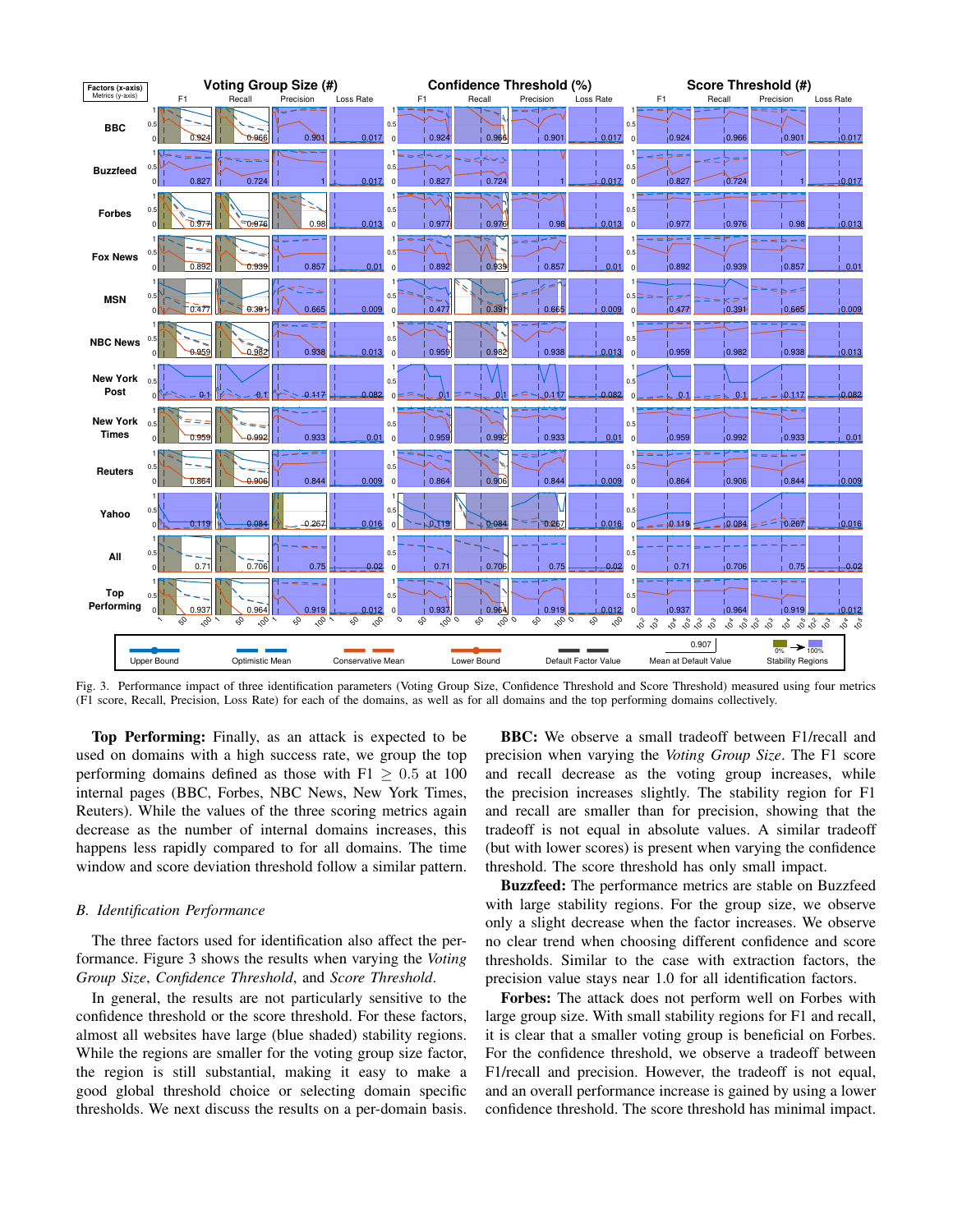

Fig. 4. Comparison of the actual (blue) and extracted (brown) transfer size distributions of each domain, obtained using the default setting and 100 pages per domain. The x-axis scale is selected to encompass both the smallest and largest observed transfer size, and the x-range is split into 50 equally large buckets.

Fox News: The performance on Fox News decreases as the group size increases, with a slight increase in precision. Similar to Forbes, the tradeoff between F1/recall and precision is clearly visible when varying the confidence threshold. Except for small score threshold, this factor has small impact.

MSN: Low and decreasing F1 score and recall are observed even for small voting groups and confidence thresholds. The precision can be increased by selecting a higher confidence threshold. For the score threshold, we observe limited impact.

NBC News: The F1 score decreases significantly with group sizes beyond the default size. The tradeoff between F1/recall is clearly shown for the confidence threshold, and the choice of score threshold has only limited impact.

New York Post: In addition to poor performance, we observe no clear trend when varying the identification factors for New York Post. This again captures that it was difficult to identify and extract the document sizes (from the encrypted traffic) when visiting news articles on New York Post.

New York Times: With small stability regions for F1 score and recall, and only a slight increase in precision, a large group size would be of little benefit here. On the contrary, we observe large stability regions when varying the confidence threshold. Due to a significant decrease in F1/recall when increasing the confidence threshold, there are only small gains with a large value unless aiming for a precision value near 1.0. We observe little-to-no impact for different score thresholds.

Reuters: For Reuters, we again observe a clear tradeoff in F1/recall and precision as the group size and confidence threshold increases, showing some benefits of using larger values. The score threshold has small but visible impact.

Yahoo: Similar to New York Post, we observe no clear trends and poor performance for Yahoo.

All: In general, there is no significant performance gain in increasing the group size, where a size near 10 performs well in most cases. Using a large group size results in a significant drop in F1/recall, but only a small gain in precision. The tradeoff between F1/recall and precision is most visible when varying the confidence threshold. We receive high precision but low F1/recall for high values, while low values result in high F1/recall at the cost of precision. The confidence threshold can thus be tuned based on the desired tradeoff. Furthermore, as the voting group system performs well, varying the score threshold by filtering classifications based on their distance to a fingerprint does not significantly impact performance. The score threshold has little impact in raising the lower bound for the metrics. Similar to the extraction factors, none of the identification factors have any significant performance impact on the loss rate. This is expected as these factors are not connected to the data extraction process. The small deviations are due to random sampling.

Top Performing: We observe similar but better results when considering only the five top performing domains when varying the group size and score threshold. We also receive a significant increase in precision when increasing the confidence threshold. Here, the decrease in F1 and recall might be acceptable in case a high precision is desired.

# V. TRANSFER SIZE ANALYSIS

Most differences in how well the attack worked on different websites can be explained by the variation in the observed (and actual) transfer sizes of individual news articles. Figure 4 shows the distribution of actual and reconstructed/extracted transfer sizes. With our reconstruction process working well for all domains except New York Post, it is perhaps not surprising that we observe high overlap for all domains except for the New York Post. While there may be ways to accurately extract transfer sizes from the encrypted data for New York Post, the unpredictable nature of the chunking suggest that identification of patterns may be difficult. In fact, we do not rule out the possibility that the patterns we observe is due to a privacy-aware chunking implementation. Based on our findings, potential countermeasures could include websites introducing randomness in the chunking and CAs issuing certificates only from a limited set of "standard" sizes (to increase overlap probability in certificate sizes).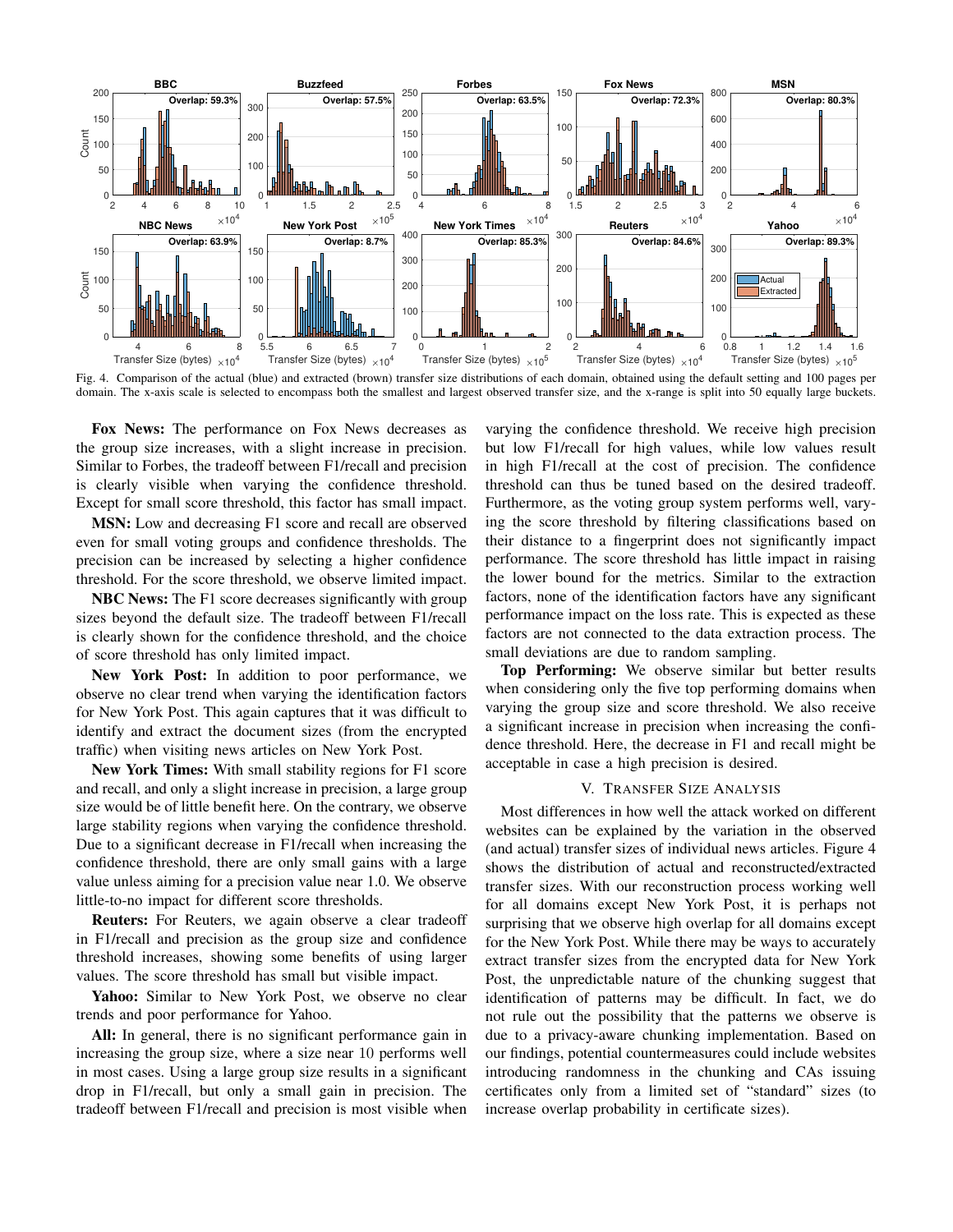TRANSFER SIZE VARIATION FOR NEWS ARTICLES (BYTES). Domain | Mean variance | Max variance | Min variance BBC 1,065 19,469 15 Buzzfeed  $\begin{array}{|c|c|c|c|c|c|} \hline 53 & 226 & 2 \end{array}$ Forbes 2,283  $22,333$  3 Fox News 317 2,239 79<br>MSN 2,006 26,647 79 MSN 2,006 26,647 79 NBC News 588 2,499 0<br>
ew York Post 1,446 3,956 76 New York Post 1,446 3,956 76<br>New York Times 1,399 55,820 264 New York Times 1,399 Reuters 606 3,018 46 Yahoo 47,105 144,209 4,992

TABLE II

The relatively poor performance of the other two domains with F1 scores below 0.8 (i.e., MSN and Yahoo) can be explained by two factors that together complicates the identification of articles. First, most articles of these two domains have similar size (e.g., both distributions have one or two clear spikes). Second, the two domains have among the highest relative variation in the document sizes of individual articles. (This is seen by comparing the individual variations shown in Table II with the order of magnitudes observed in Figure 4.) Combined, these two aspects result in dense clustering of fingerprints (with most documents of similar size) and the need to leave room for some flexibility (due to high variance); making it difficult to make high-confidence predictions. We also note that even the slight split into two spikes (MSN) compared to one spike (Yahoo) and relatively less individual variations (MSN relatively less variation than Yahoo) allowed MSN to achieve higher F1 scores than Yahoo.

Finally, for 7 out of the 10 domains the attack is successful (e.g., achieve F1 scores higher than 0.8). The high success rate for these domains can be explained by (1) good matching and (2) sufficiently higher variance in the sizes observed between different articles compared to for an individual article.

#### VI. DISCUSSION: EXAMPLE ATTACK

While there are many ways to implement and execute the presented attack, we use our Twitter data to discuss the effectiveness of one example approach. First, we note that the reads at any given news website are heavily skewed [6] and that the news cycle typically changes daily [7]. For example, in our dataset, the 10 most popular links of a domain (at a particular day) were responsible for on average 37% of the retweets, the top-50 for 67%, and the top-100 for 78%. Motivated by high correlation between the number of retweets and reads [6], we use the retweets to estimate the fraction of article visits correctly identified by an attacker that track users accessing these websites (e.g., after visiting Twitter; easy to capture using IP address info, DNS data, or a combination thereof) and only use fingerprints for the top-K news articles observed for that website on a given day.

Table III provides conservative lower bound estimates of the expected recall, precision, and F1 scores when using the fingerprints of the top-10 and top-50 articles of each website. For these estimates, we have used the conservative average results of the precision  $P_K$  and recall  $R_K$  when using only

TABLE III CONSERVATIVE LOWER-BOUND ESTIMATES OF THE RECALL AND PRECISION WHEN USING THE TOP-K ARTICLES OF EACH SERVICE.

|                 | $K=10$ |          |           | $K=50$ |          |           |
|-----------------|--------|----------|-----------|--------|----------|-----------|
| Domain          | R      | $P_{LB}$ | $F1_{LB}$ | R      | $P_{LB}$ | $F1_{LB}$ |
| <b>BBC</b>      | 0.97   | 0.48     | 0.64      | 0.83   | 0.61     | 0.70      |
| <b>Buzzfeed</b> | 0.64   | 0.34     | 0.44      | 0.30   | 0.72     | 0.43      |
| Forbes          | 0.98   | 0.38     | 0.54      | 0.96   | 0.63     | 0.76      |
| Fox News        | 0.96   | 0.41     | 0.58      | 0.60   | 0.49     | 0.54      |
| <b>MSN</b>      | 0.39   | 0.10     | 0.15      | 0.21   | 0.29     | 0.24      |
| <b>NBC</b> News | 0.99   | 0.36     | 0.52      | 0.73   | 0.56     | 0.63      |
| New York Post   | 0.07   | 0.06     | 0.06      | 0.00   | 0.00     | 0.00      |
| New York Times  | 0.99   | 0.33     | 0.49      | 0.89   | 0.51     | 0.65      |
| Reuters         | 0.91   | 0.27     | 0.42      | 0.68   | 0.37     | 0.48      |
| Yahoo           | 0.10   | 0.10     | 0.10      | 0.03   | 0.05     | 0.04      |

this top-K set and then noted that  $(1)$  the recall rate R on the full set of articles observed is the same as  $R_K$  and (2) the precision can be lower bounded by  $P_{LB} = q_K P_K$ , where  $q_K$  is the fraction of requests that are to the top- $K$  articles (estimated as the number of retweets of these news articles). This can be easily derived by keeping track of true positive rates and making the conservative assumption that we see the same false positive rate for the pages that are not fingerprinted as those that are fingerprinted. In general, we do better. Finally, we estimate the F1 scores as  $F1_{LB} = 2R_K q_K P_K / (R_K + q_K P_K)$ .

Even with these conservative estimates, the attacker could achieve an F1 score above 0.5 for half of the websites. Depending on the long-term objective, we can use  $K = 10$  to increase the recall or  $K = 50$  to increase the precision. For example, a patient attacker can use the top-10 articles each day to ensure a recall above 0.9 for six of the websites. This shows that an attacker monitoring the service for an extended time period could accurately identify many articles that a user reads even though the traffic is encrypted. From these articles, the attacker can then identify biases, preferences, and other aspects that may compromise the user's privacy.

## VII. RELATED WORK

While encrypted traffic analysis is a well-studied area, many works have focused on website fingerprinting [8]–[12] rather than determining what article a user reads on a particular website. Much of this research apply various machine learning techniques [1], [13]–[25] to fingerprint websites obtained using privacy enhancing technologies such as Tor, JAP, OpenSSL, or OpenVPN. Others have proposed various countermeasures [26]–[32] or tried to automate the feature extraction [33], [34]. None of these works try to fingerprint individual news articles, and the only other work that we find (and that claims to be the first) that consider internal pages uses a heavy GAN model [1]. In contrast, our approach is much more lightweight and yet shown to be successful for a practical attack scenario.

Besides identifying browsed web pages, fingerprinting attacks and encrypted traffic analysis can also be used to reveal other information, such as user actions [35], buffer conditions [36], video streams [37], mobile applications [38], voice traffic [39], and messaging applications [40]. For example, Bahramali et al. [40] identify group members of instant messaging applications by studying packet timing and sizes.